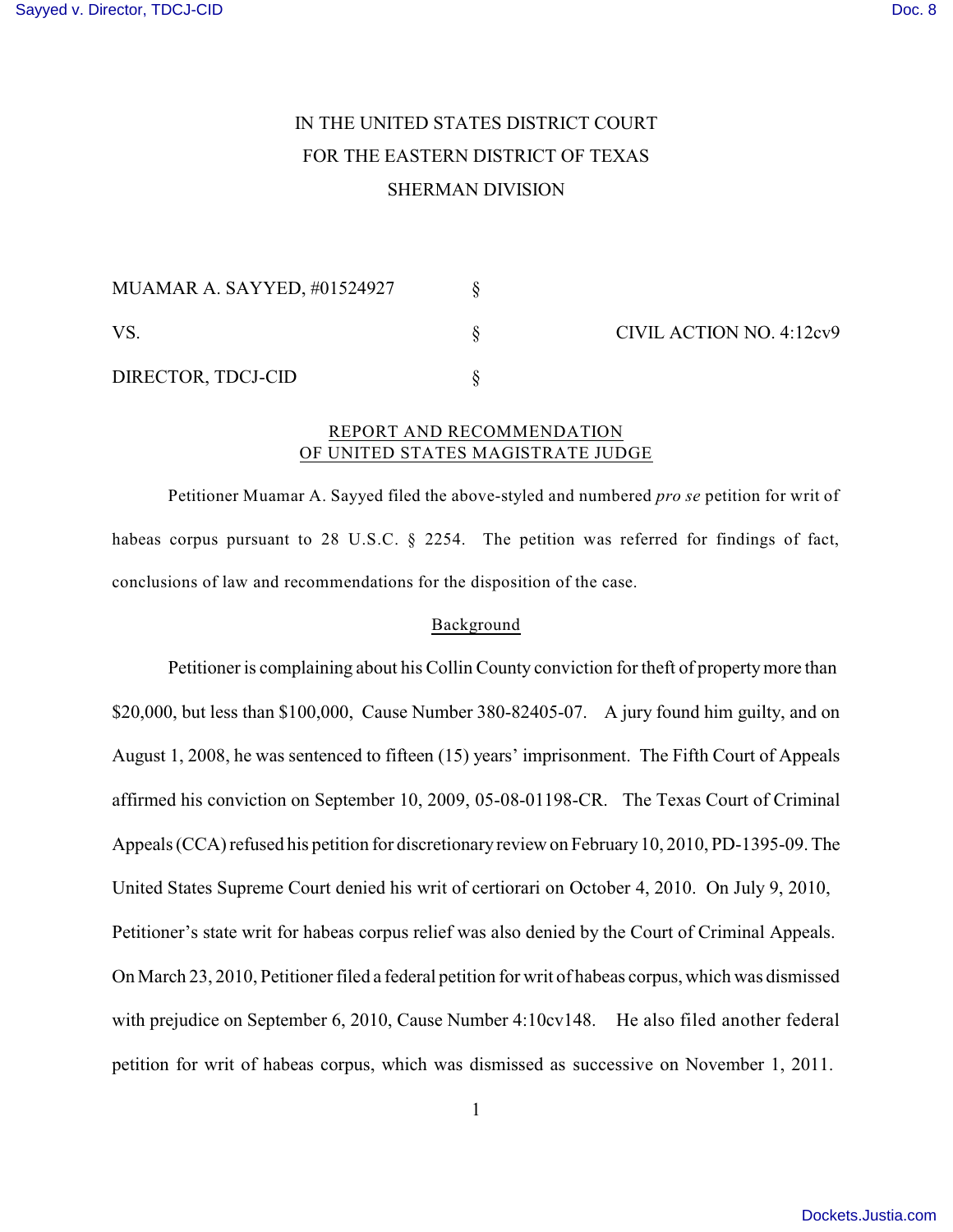Petitioner filed the present petition on December 21, 2011.

#### Successive Petitions

The Antiterrorism and Effective Death Penalty Act of 1996 (AEDPA) limits the circumstances under which a state prisoner may file a second or successive application for habeas relief in federal court. See 28 U.S.C. § 2244(b). Under Fifth Circuit precedent, "a later petition is successive when it: (1) raises a claim challenging the petitioner's conviction or sentence that was or could have been raised in an earlier petition; or (2) otherwise constitutes an abuse of the writ." *Crone v. Cockrell*, 325 F.3d 833, 836-37 (5th Cir. 2003); *accord United States v. Orozco-Ramirez*, 211 F.3d 862, 867 (5th Cir. 2000). A petition that is literally second or successive, however, is not a second or successive application for purposes of AEDPA if the prior dismissal is based on prematurity or lack of exhaustion. *See Slack v. McDaniel*, 529 U.S. 473, 487, 120 S. Ct. 1595, 1605, 146 L. Ed.2d 542 (2000) (declining to construe an application as second or successive when it followed a previous dismissal due to a failure to exhaust state remedies). To hold otherwise would mean that a dismissal of a first habeas petition for technical procedural reasons would bar the prisoner from ever obtaining federal habeas review.

In this case, Petitioner's previous petition was not dismissed because of prematurity. Under *Crone* and *Orozco-Ramirez*, Petitioner was required to present all available claims in his first federal petition. "The requirement that all available claims be presented in a prisoner's first habeas petition

<sup>&</sup>lt;sup>1</sup>Although the Fifth Circuit Court of Appeals decided *Orozco-Ramirez* in the context of a motion to vacate under 28 U.S.C. § 2255, it also found it appropriate to rely upon cases decided under 28 U.S.C. § 2254 in reaching its decision. *See* 211 F.3d at 864 n.4. In the present context, this Court also finds it appropriate to make no distinction between cases decided under § 2255 and those under § 2254.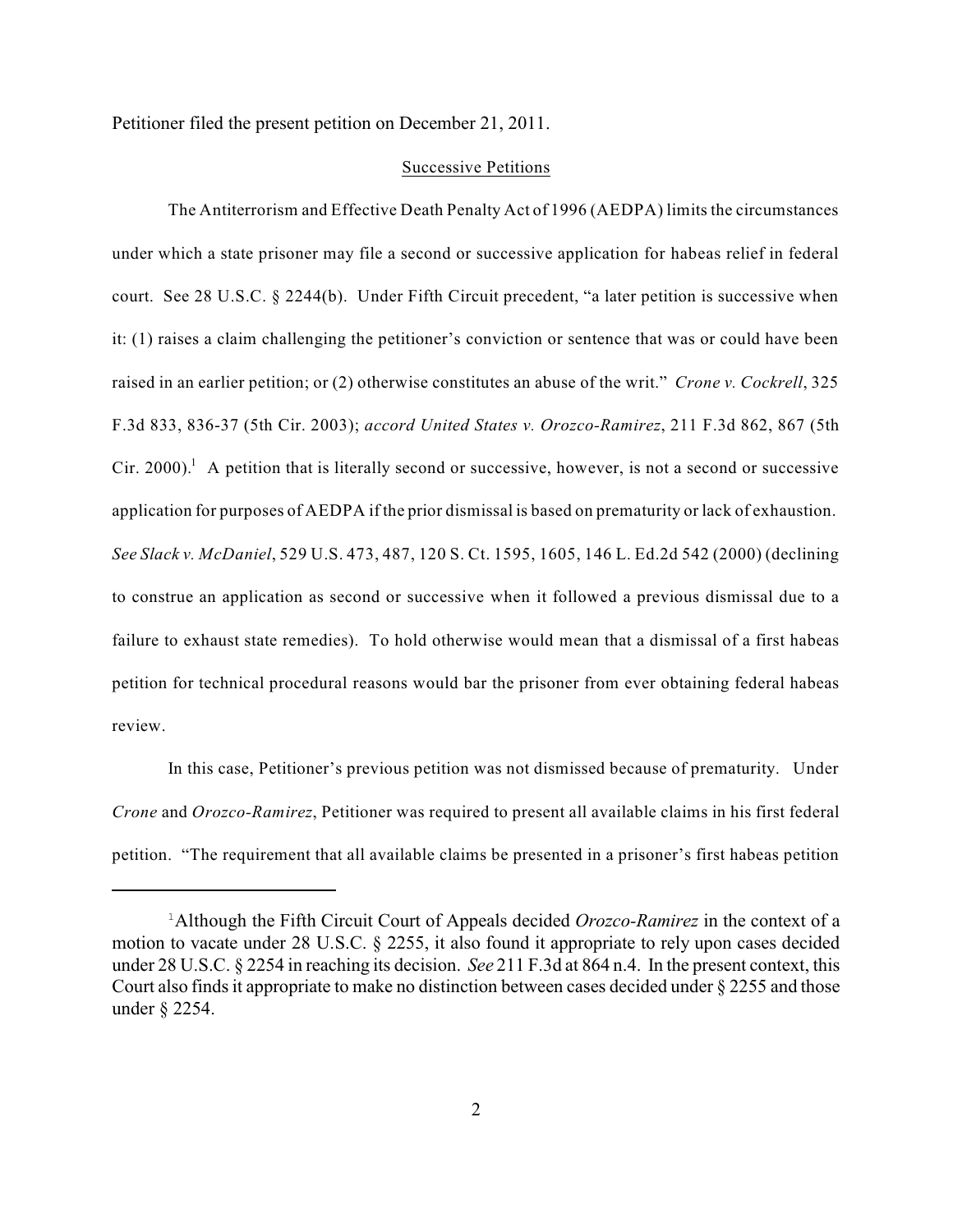is consistent not only with the spirit of AEDPA's restrictions on second and successive habeas petitions, but also with the preexisting abuse of the writ principle. "The requirement serves the singularly salutary purpose of forcing federal habeas petitioners to think through all potential postconviction claims and to consolidate them for a unitary presentation to the district court." *Orozco-Ramirez*, 211 F.3d at 870-71 (quoting *Pratt v. United States*, 129 F.3d 54, 61 (1st Cir. 1997)).

For these reasons, this Court does not have subject matter jurisdiction to consider Petitioner's petition unless he has received permission from the Fifth Circuit. Petitioner may not file a successive petition in this Court without the permission of the Fifth Circuit. 28 U.S.C. § 2244(3)(A). He has not shown that he received permission from the Fifth Circuit to file the present petition. The proposed petition should thus be dismissed unless Petitioner shows within fourteen days from the receipt of this Report and Recommendation that he received permission from the Fifth Circuit to file this new successive petition. *See In re Epps*, 127 F.3d 364 (5th Cir. 1997).

#### Recommendation

 It is recommended that the petition for writ of habeas corpus be dismissed without prejudice as successive.

Within fourteen (14) days after receipt of the magistrate judge's report, any party may serve and file written objections to the findings and recommendations contained in the report.

A party's failure to file written objections to the findings, conclusions and recommendations contained in this Report within fourteen days after being served with a copy shall bar that party from *de novo* review by the district judge of those findings, conclusions and recommendations and, except on grounds of plain error, from appellate review of unobjected-to factual findings and legal conclusions accepted and adopted by the district court. *Douglass v. United Servs. Auto Ass'n*, 79